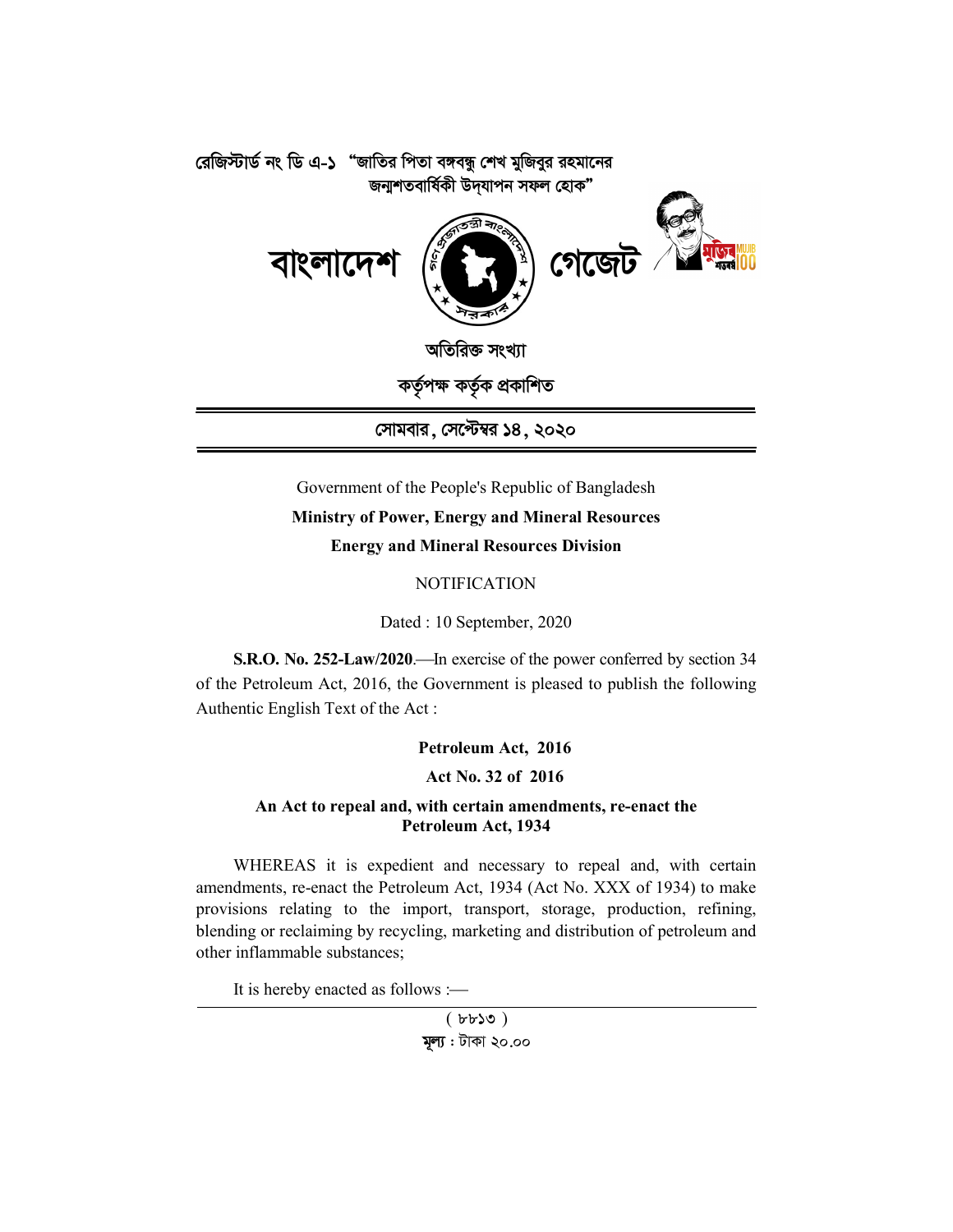### **CHAPTER I**

#### PRELIMINARY

1. **Short title and commencement.**  $(1)$  This Act may be called the Petroleum Act, 2016.

(2) It shall come into force at once.

2. **Definitions.**—In this Act, unless there is anything repugnant in the subject or context,

- (1) **"to import"** means to bring petroleum into Bangladesh by land, water or air;
- (2) **"stockist"** means a person appointed, with the approval of the Government, by an oil marketing company to be a stockist for maintaining stock, and for distribution among the agents and dealers, of class I or class II petroleum;
- (3) **"agent"** in relation to the oil marketing company, means a person appointed, with the approval of the Government, by an oil marketing company to be its agent for dealing in class II or class III petroleum;
- (4) **"dealer"** means a person appointed, with the approval of the Government, by an oil marketing company to be a dealer for dealing in class I petroleum;
- (5) **"class III petroleum"** means petroleum having its flashing-point not below 62 degrees centigrade;
- (6) **"oil marketing company"** means a company, organisation or any other person having right, under the authority of the Government, of marketing petroleum in Bangladesh, or any other company or organisation or person authorised by such company, organisation or person;
- (7) **"class II petroleum"** means petroleum having its flashing-point below 61 degrees but not below 23 degrees centigrade;
- (8) **"to transport"** means to move petroleum from one place to another within Bangladesh by land, water or air;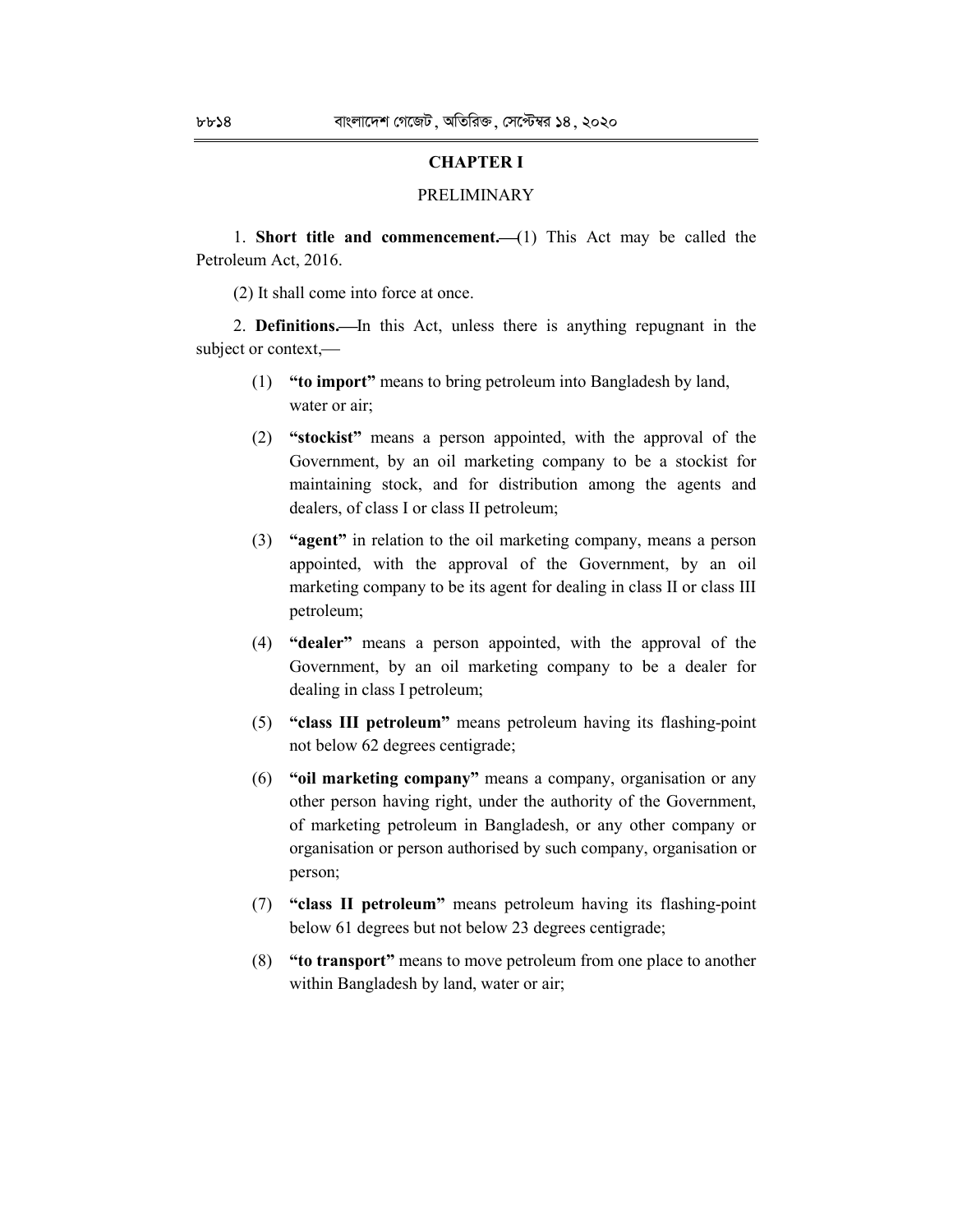- (9) **"petroleum"** means any liquid hydrocarbon or mixture of hydrocarbons, and any inflammable substance and mixture (liquid, viscous or solid) containing any liquid hydrocarbon;
- (10) **"class I petroleum"** means petroleum having its flashing-point below 23 degrees centigrade;
- (11) **"Chief Inspector of Explosives"** means the Chief Inspector of Explosives in Bangladesh;
- (12) **"flashing-point of petroleum",** in case of any petroleum, means the lowest temperature at which
	- (a) it yields a vapour which will give a momentary flash when ignited; and
	- (b) which is determined in accordance with the provisions of this Act and the rules made thereunder;
- (13) **"Code of Criminal Procedure"** means the Code of Criminal Procedure, 1898 (Act No. V of 1898);
- (14) **"rules"** means rules made under this Act;
- (15) **"person"** includes any person or institution, company, partnership business, farm or any other association;
- (16) **"to store"** means to keep petroleum in any place, but does not include any detention happening during the ordinary course of transport;
- (17) **"motor conveyance"** means any vessel, vehicle or aircraft for the conveyance of human beings, animals or goods, by land, water or air, in which petroleum is used to generate the motive power;
- (18) **"licence"** means a licence issued under this Act;
- (19) **"Licensing Authority"** means the Licensing Authority constituted under section 11.

3. **Act to override any other law.**The provisions of this Act shall have effect notwithstanding anything to the contrary contained in any other law for the time being in force or in any other instrument having force of law.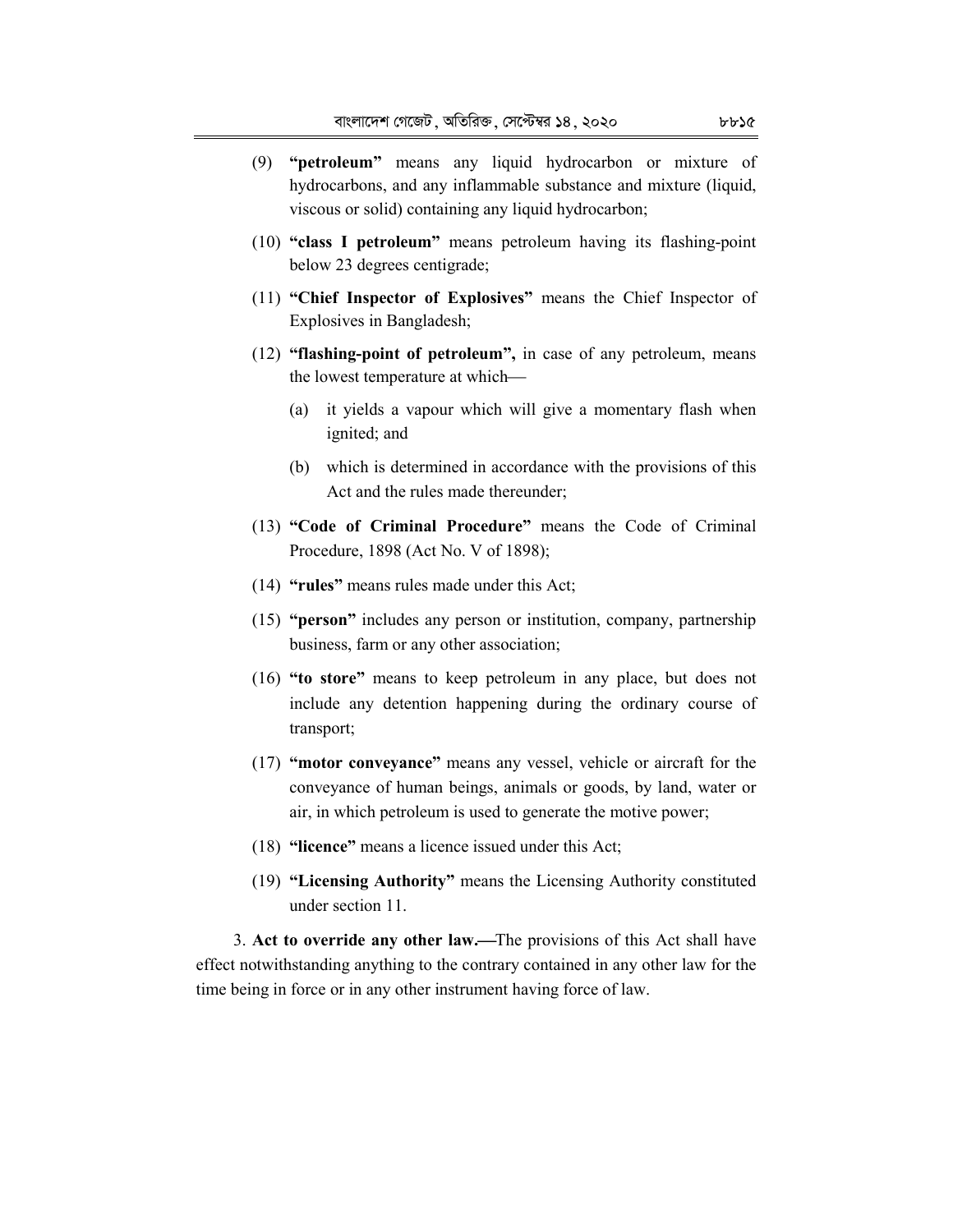### **CHAPTER II**

#### CONTROL OVER PETROLEUM

### 4. **Import, transport, storage and distribution of petroleum.**No person shall

- (a) import, transport, store or distribute any petroleum save in accordance with the rules made under section 31; or
- (b) import class I petroleum, and transport, store or distribute any petroleum save in accordance with the licence and the conditions specified therein.

5. Production, refining, blending, etc. of petroleum. No one shall produce, refine, blend or reclaim by recycling petroleum save in accordance with the provisions of the rules made under section 31.

6. **No licence is needed in certain circumstances.**Notwithstanding anything contained in this Chapter, no licence shall be required in the following circumstances, namely :

(a) transport or storage of class II and class III petroleum not exceeding 2000 (two thousand) liters :

Provided that such petroleum shall be contained in receptacles of 1000 (one thousand) liters or less in capacity;

(b) import, transport or storage of class I petroleum without intending for sale, not exceeding 25 (twenty-five) liters :

Provided that such petroleum shall be kept in securely stoppered receptacles of plastic, stoneware of metal in accordance with the following method, namely :

- (i) in the case of receptacles of plastic or stoneware, not exceeding 1 (one) liter in capacity; and
- (ii) in the case of receptacles of metal, not exceeding 25 (twentyfive) liter in capacity;
- (c) import or transport of any petroleum by the 'railway administration' as defined under sub-section (6) of section 3 of the Railways Act, 1890 (Act No. IX of 1890), for keeping possession in its capacity as carrier.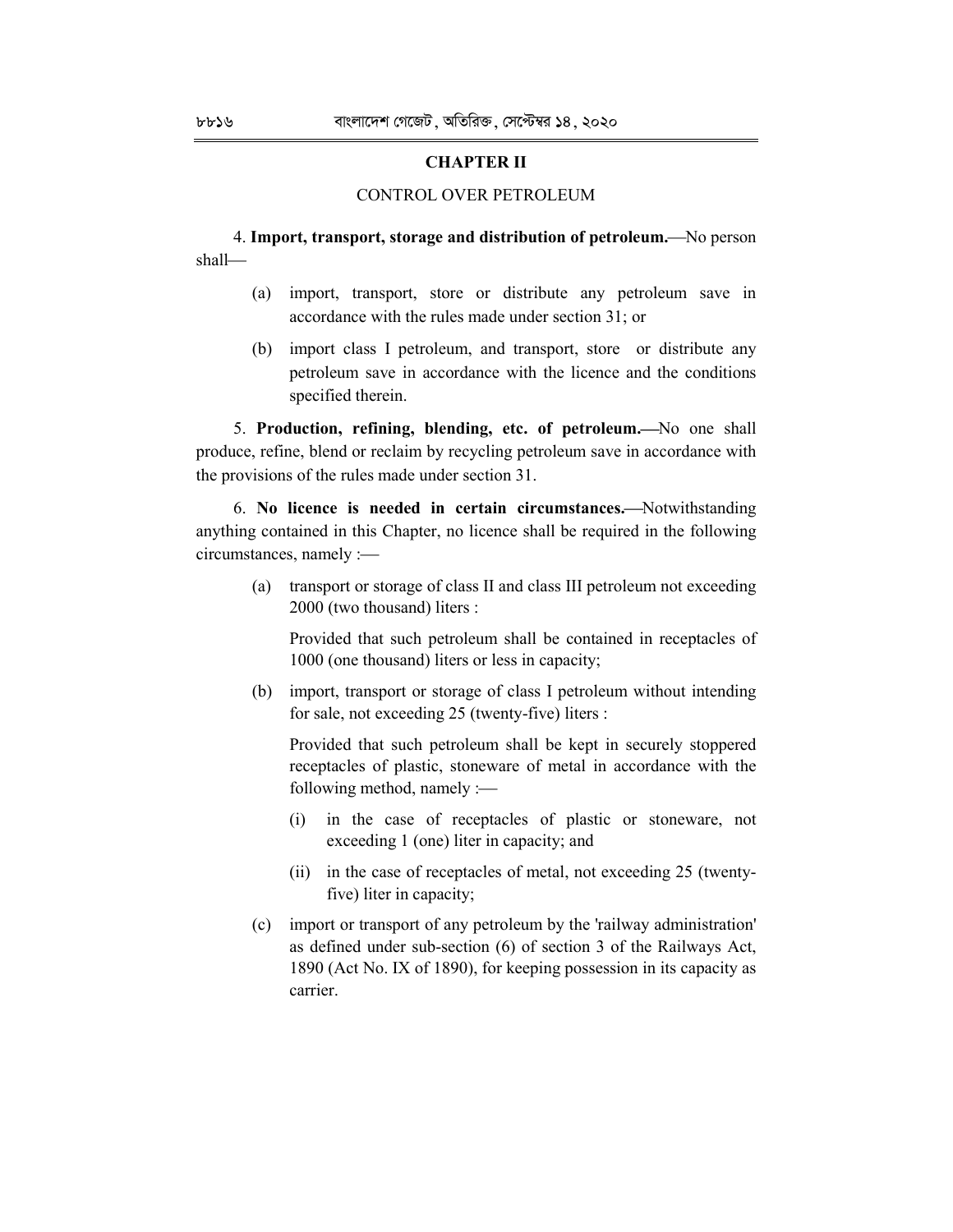7. **Exemptions from obtaining licence for motor conveyance and stationary engines.** (1) The owner or driver or pilot of a motor conveyance, for which registration and licence have been obtained in compliance with the requirements of any law for the time being in force, or the owner of any stationary internal combustion engine shall not be required to obtain a licence, if

- (a) any petroleum contained in any fuel tank incorporated in the motor conveyance attached to the internal combustion engine is imported, transported or stored; or
- (b) class I petroleum, not exceeding 90 (ninety) litres in quantity in addition to any quantity possessed under clause (a) is stored or transported :

Provided that the petroleum is intended to be used to generate motive power for the motor conveyance or engine.

(2) Notwithstanding that such owner may possess other motor conveyance or engines, the quantity of class I petroleum, stored without a licence shall not exceed the quantity specified under clause (b).

(3) In case of storage and transport of class I petroleum without a licence under clause (a) of sub-section (1), the provisions of clause (b) of section 6 shall be complied with, and, if it exceeds 5 (five) liters in quantity shall be stored in an isolated place which does not communicate with any room where any person resides or works or in any room where persons assemble.

8. Receptacles of class I petroleum to show a warning. (1) All receptacles containing class I petroleum shall have a stamped, embossed, painted or printed warning, either on the outside of receptacles or, where that is difficult of impracticable, displayed in the place where the receptacle is stored, exhibiting in such conspicuous characters the words "Petrol" or "Motor Spirit" or an equivalent warning of the class I nature of the petroleum.

(2) The provisions of sub-section (1) shall not be applicable to the following cases, namely :

- (a) any securely stoppered plastic, stoneware or metal receptacle of less than 9 (nine) liters capacity containing class I petroleum which is not for sale;
- (b) a tank incorporated in a motor conveyance attached to an internal combustion engine containing to be used to generate motive power for the motor conveyance engine;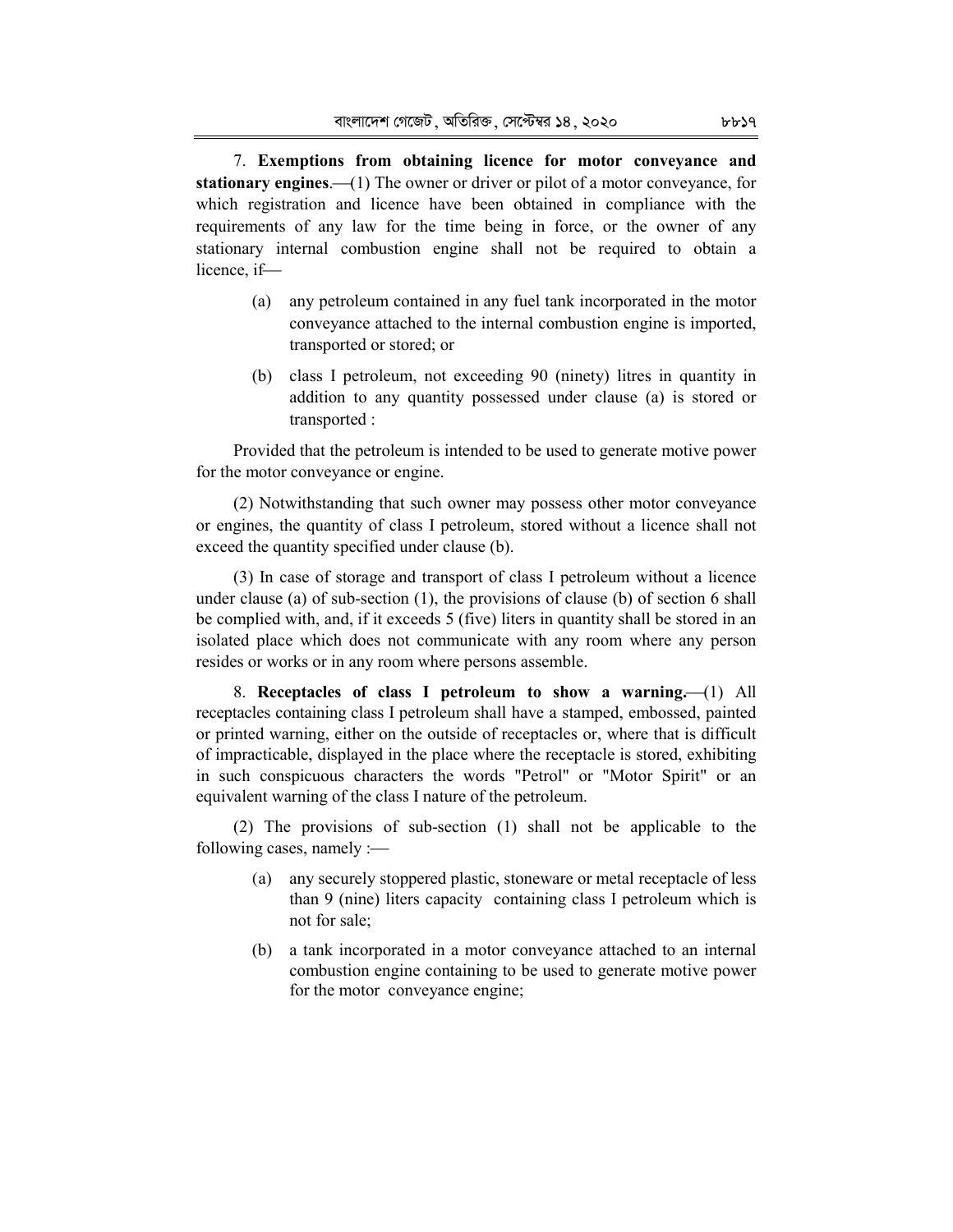- (c) a pipe-line for the tansport of petroleum;
- (d) any tank which is wholly underground; or
- (e) any class of receptacle which the Government may, from time to time, by notification in the official Gazette, exempt from the operation of this section.

9. **Exemption.**Nothing in this Act shall be apply to the storage, transport and import of any petroleum which has its flashing point 95 (ninety-five) degrees centigrade or above.

10. **Inspection of places.** (1) The Government may authorise any officer, by name or by virtue of office, to enter any place where petroleum is being imported, stored, distributed, produced, refined, blended or reclaimed by recycling or is under transport, and inspect all receptacles, plant and appliances used in connection with petroleum in order to ascertain whether they are in accordance with the provisions of this Chapter and the rules made thereunder.

(2) The procedure relating to entry and inspection of officers authorised under sub-section (1) shall be prescribed by rules.

#### **Chapter III**

#### LICENCE, ETC.

11. **Licence, etc.**(1) For issue of licence the Chief Inspector of Explosives or any other Inspector of Explosives authorised by him in this behalf shall be the Licensing Authority.

(2) Every application for licence shall be submitted to the Licensing Authority.

(3) Application for licence and renewal, preservation, display, suspension, cancellation of licence and all other metters relating thereto shall be prescribed by rules.

12. **Issuance of Licence.**The Licensing Authority shall issue licence, in such manner, for such period, on such conditions and subject to payment of such fees, as may be prescribed by rules.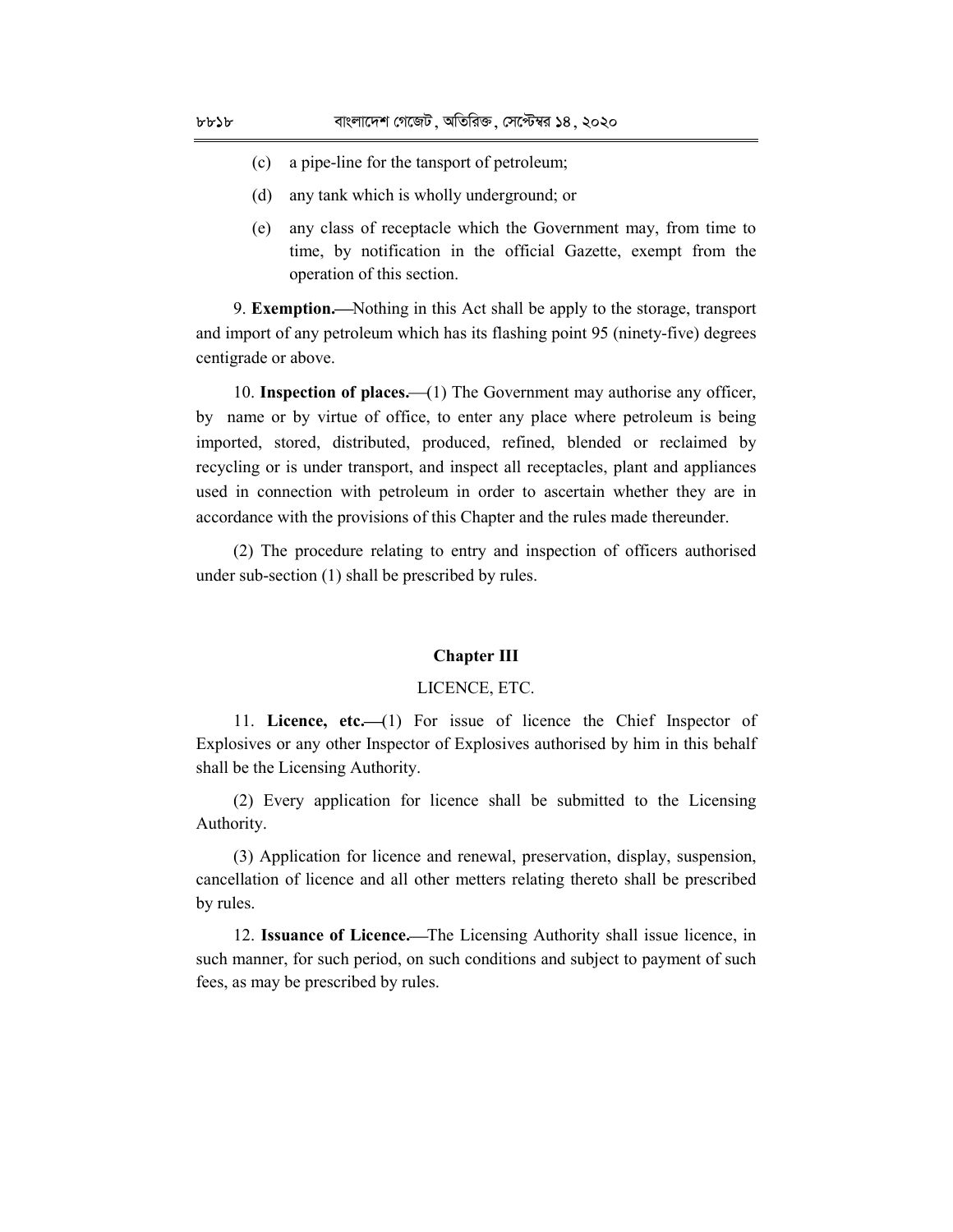#### **Chapter IV**

#### THE TESTING OF PETROLEUM

13. **Collection of sample of petroleum.** (1) The Government may authorise any officer by name on by virtue of office to enter and inspect any place where petroleum is being imported, transported, stored, distributed, produced, refined, blended or reclaimed by recycling and take samples for testing of any petroleum found therein.

(2) The procedure of taking of samples of petroleum for testing, payment of the value of samples taken, and entry and inspection of authorised officer and testing of samples shall be prescribed by rules.

14. **Standard Test Apparatus.** (1) A Standard Test Apparatus for determining the flashing point of petroleum shall be deposited with an officer to be appointed in this behalf by the Government by notification in the official Gazette.

(2) Such apparatus shall be printed or engraved with the words "Standard Test Apparatus", and shall be verified and corrected from time to time and replaced, when necessary, in accordance with the procedure prescribed by rules.

(3) Any person, on payment of such fees as may be prescribed by the Government by notification in the official Gazette, may inspect the Standard Test Apparatus at all reasonable times, and for this purpose such apparatus shall be open for inspection.

15. **Certification of Test Apparatus.** (1) The officer appointed under section 14 shall, on payment of fees, prescribed by the Government by notification in the official Gazette, if any, compare any apparatus with the Standard Test Apparatus for determining the flashing-point of petroleum which may be submmitted to him for this purpose.

 (2) If any apparatus is found by him to agree with the Standard Test Apparatus within the limits prescribed by rules, the officer shall print or engrave such apparatus with a special-number and with the date of the comparison, and shall give a certificate in such form as may be prescribed by rules, certifying that on the said date the apparatus was compared with the Standard Test Apparatus and was found to agree with it within such limits as may be prescribed by rules.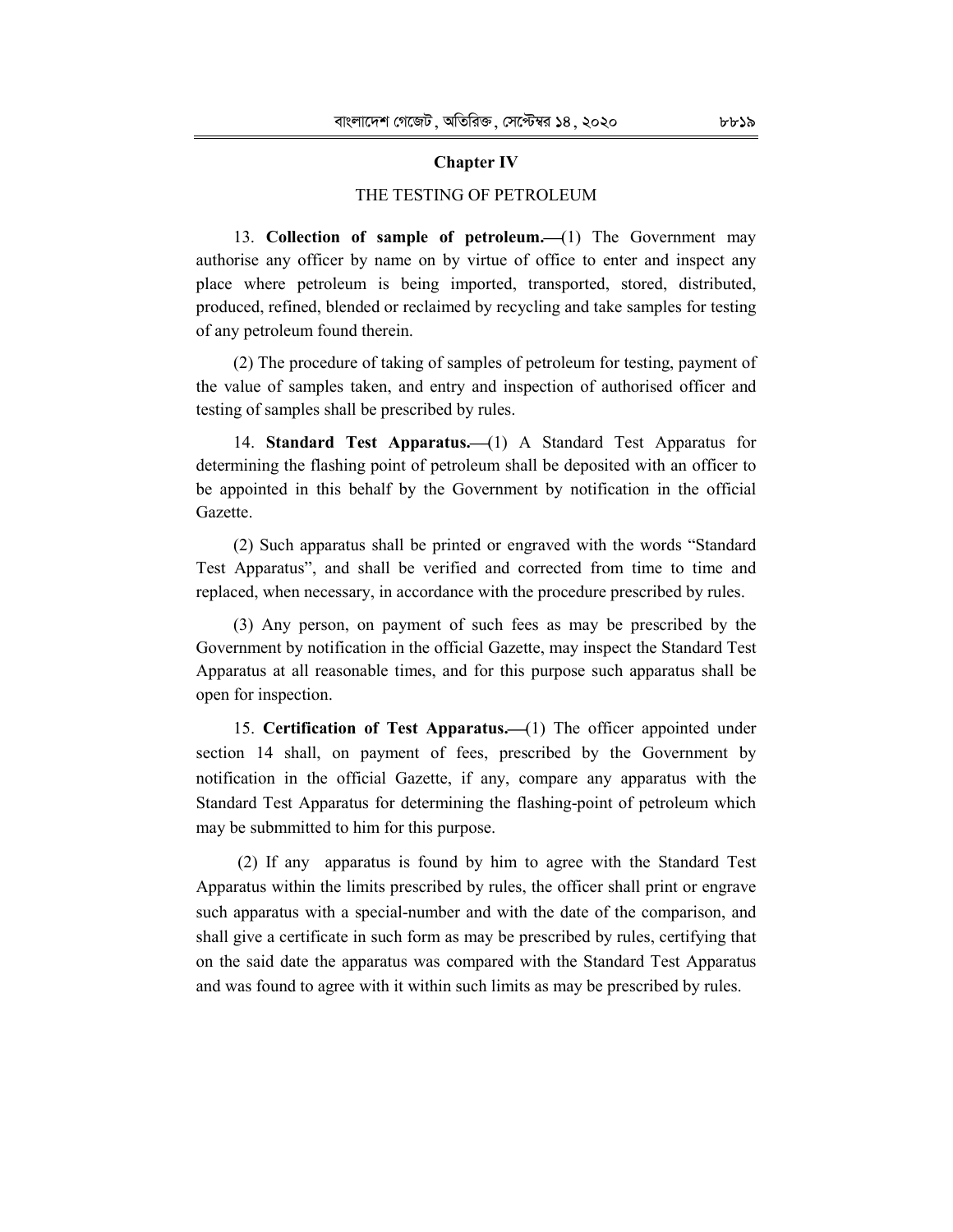(3) In the certificate issued under sub-section (2), it shall be specified among other matters, the necessary corrections to be made in the results of tests carried out with the apparatus.

(4) A certificate issued under this section shall be valid for such period as may be prescribed by rules.

(5) A certificate issued under this section shall, during the period for which it is valid, be proof of any matter stated therein until the contrary is proved.

(6) The officer shall maintain a register in such form as may be prescribed by rules of all certificate issued by him under this section.

16. **Testing officers.**—The Government may authorise any officer by name or by virtue of office to test petroleum of which samples have been taken under this Act, or which may have been submitted to him for test by any person, and to issue certificates of the results of such tests.

17. **Manner of test.**—All tests of petroleum made under this Act shall be made with a test apparatus in respect of which there is a valid certificate under section 15, with due regard to any correction specified in that certificate, and shall be carried out in accordance with such conditions and procedure as may be prescribed by rules.

18. **Certificate of testing.** (1) The testing officer after testing samples of petroleum shall make out a certificate in such form as may be prescribed by the Government by notification in the official Gazette, stating whether the petroleum is class I or class II or class III, and in case of class II and class III, mention the flashing-point of the petroleum.

(2) The testing officer shall furnish the person concerned, at his request, with a certified copy of the certificate, on payment of such fees as may be prescribed by rules, and such certified copy may be produced in any Court in proof of the contents of the original certificate.

(3) The samples of petroleum taken or the certificate given under this section shall be admitted as evidence in any proceeding, and shall, until the contrary is proved, be conclusive proof that the petroleum is class I or class II or class III, as the case may be, and in case or class II or class III, of its flashingpoint.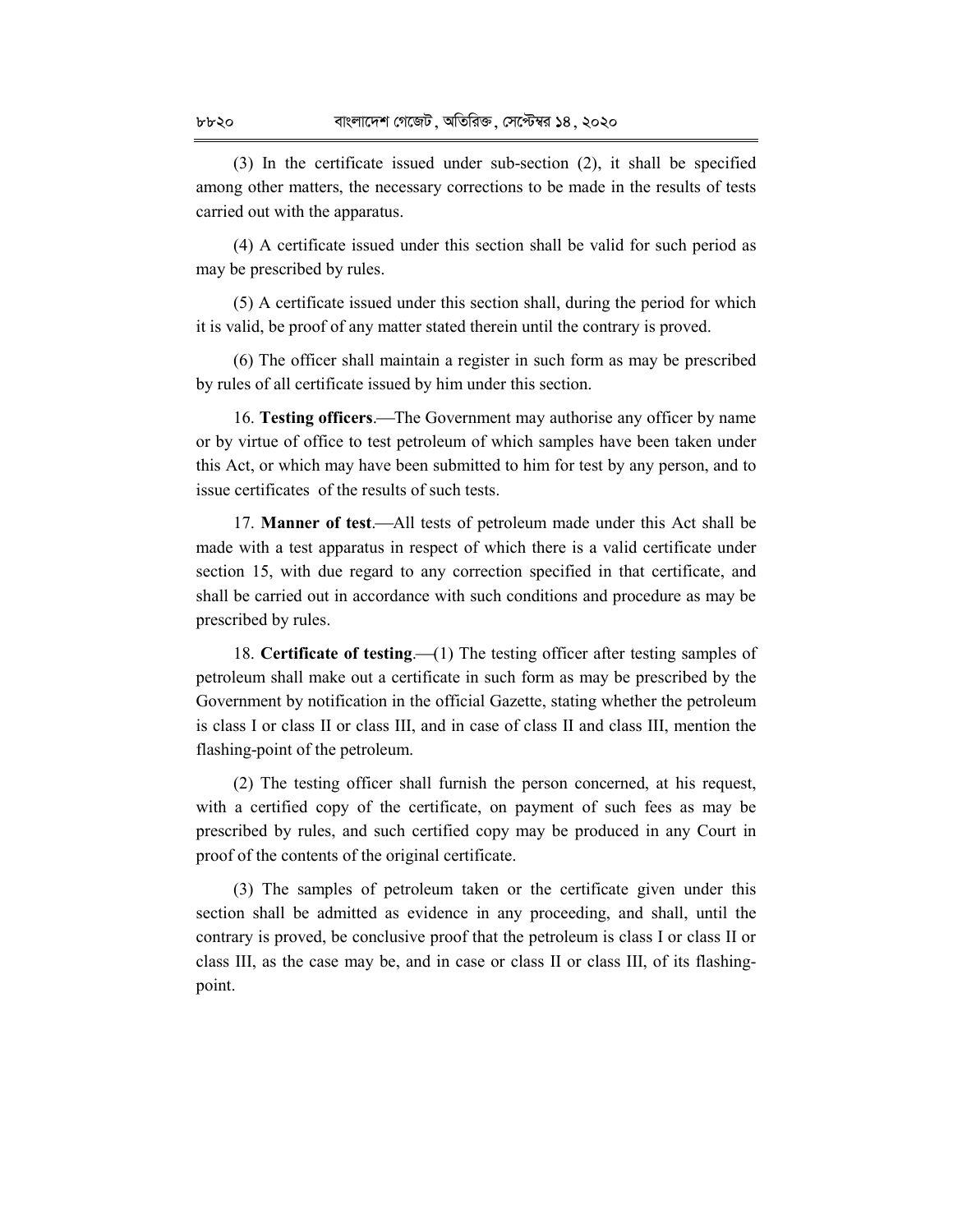19. **Right to require re-tests.** (1) The owner of any petroleum, or his agent, who is not satisfied with the result of the test of the petroleum may, within 7 (seven) days from the date on which he received intimation of the result of the test, apply to the officer authorised under section 13 to have fresh sample of the petroleum taken and tasted.

(2) Upon application under sub-section (1) and on payment of the prescribed fees, fresh samples of the petroleum shall be taken in the presence of such owner or agent or person deputed by him, and shall be tested in the presence of such owner or agent or person deputed by him.

(3) If, on re-test under sub-section (2), it appears that the original test was erroneous, the testing officer shall cancel the original certificate issued under section 18, make out a fresh certificate, and furnish the owner of the petroleum, or his agent, with a certified copy thereof, free of charge.

#### **CHAPTER V**

#### OFFENCES, PENALTIES, ETC.

#### 20. **Penalty for contravening any provision of this Act.** (1) If-

- (a) any person imports, transports, stores, distributes, produces, refines, blends or reclaims by recycling any petroleum in contravention of any provision of Chapter II or the rules made there under; or
- (b) any person contravenes any provision of the rules made under section 31in connection with section 4 or section 5; or
- (c) the holder of a licence or a person for the time being placed by the holder of such licence in control or in charge of any place where petroleum is being imported, stored, distributed or is under transport, contravenes any condition of such licence; or
- (d) any person for the time being in control or in charge of any place where petroleum is being imported, stored, distributed, produced, refined, blended or reclaimed by recycling or is under transport
	- (i) refuses or neglects any officer authorised under section 13 during inspection or, to render reasonable assistance in making such inspection in such place or conveyance, as the case may be, or
	- (ii) refuses to assist him to take samples of the petroleum;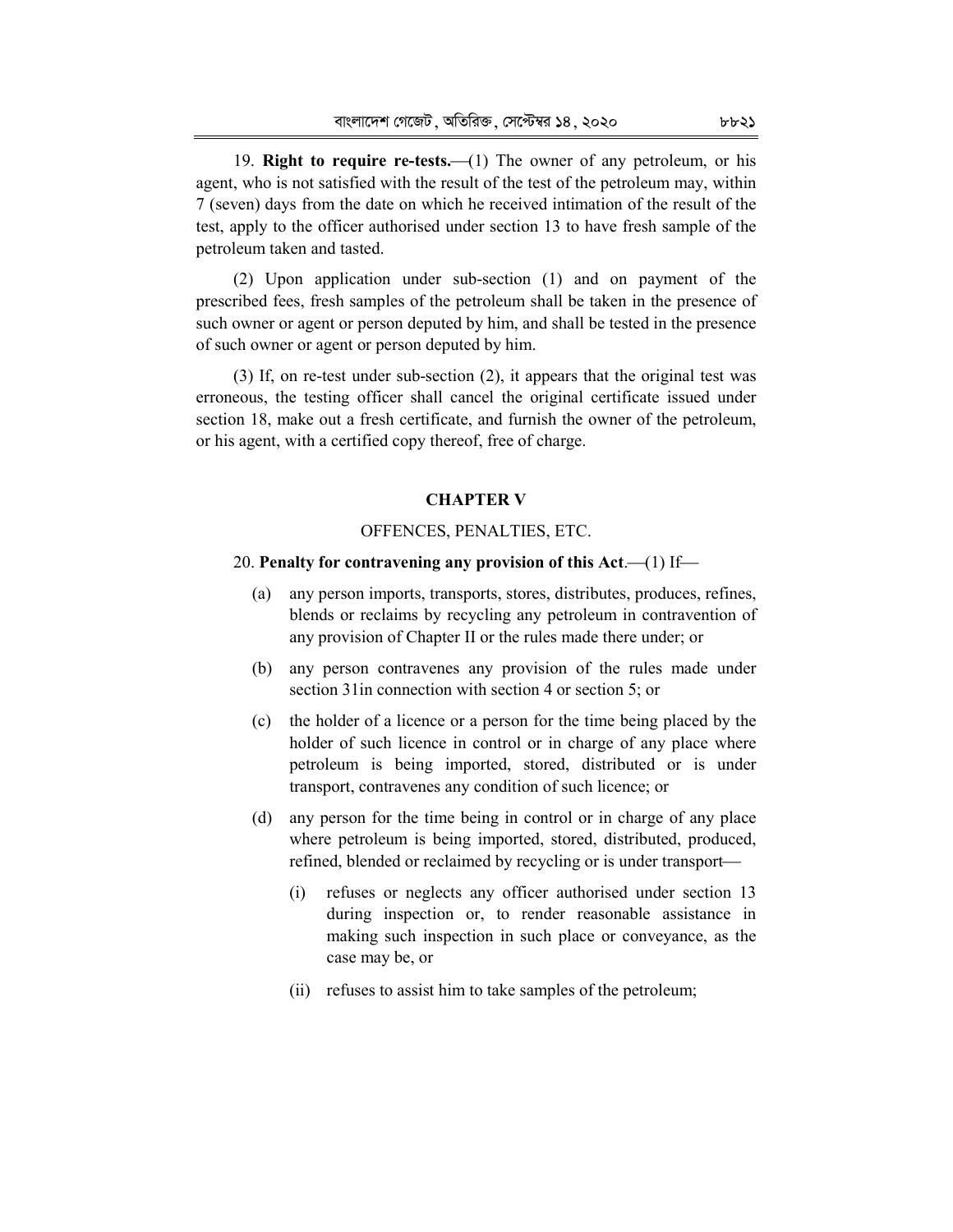(e) any person, being required under section 24, fails to give information of any accident,

such act of that person shall be an offence, and for this he shall be punished with imprisonment for a term which may extend to 06 (six) months, or with fine which may extend to 10 (ten) thousand Taka, or with both.

(2) If any person for the time being in control or in charge of any place where petroleum is transported, stored, distributed, produced, refined, blended or reclaimed by recycling or is under transport

- (i) obstructs or fails to render reasonable assistance to any officer authorised under section 10 to inspect such place or conveyance, as the case may be, or
- (ii) refuses or neglects to show to him any receptacle, plant or appliance in connection with such petroleum.

such act of that person shall be an offence, and for this he shall be punished with such punishment as mentioned in sub-section (1).

(3) If any person commits any offence mentioned in sub-sections (1) and (2) for the second time or repeatedly, he shall be punished with twice of the penalties provided for the offence, successively.

21. **Confiscation of petroleum and receptacles.**In any case in which an offence under clause (a), (b) or (c) of sub-section (1) of section 20 has been committed, the convicting Metropolitan Magistrate or the Magistrate of the first class or second class may direct that

- (a) the petroleum in respect of which the offence has been committed, or
- (b) where the offender is convicted of importing, transporting, storing or distributing petroleum exceeding the quantity he is permitted to import, transport, store or distribute, as the case may be, the whole of the petroleum in respect of which the offence was committed,

shall be confiscated together with the receptacles in which it is contained.

22. **Offences committed by a company.**  $(1)$  Where an offence is committed by a company, every director, manager, secretary, partner, officer and employee, having direct involvement in committing the offence, shall be deemed to have committed the offence, unless he proves that the offence was committed without his knowledge or he exercised all due diligence to prevent the offence.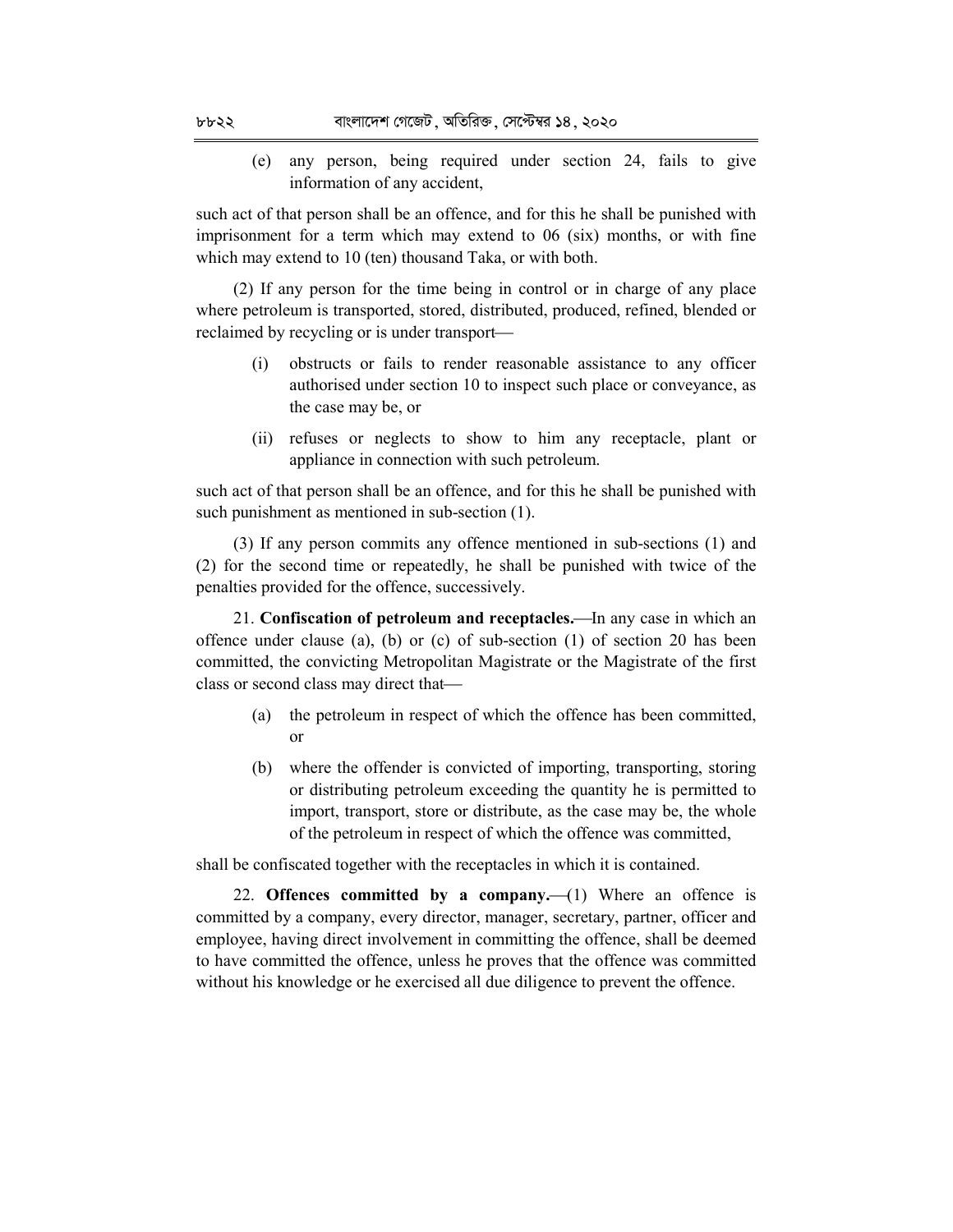(2) If the company mentioned in sub-section (1) is a body corporate, besides prosecuting or convicting the persons mentioned in such sub-section, the company may also be prosecuted and convicted separately in the same proceeding, but in criminal cases, the company shall only be liable to fine under the relevant provision.

**Explanation.**—In this section—

- (a) "company" includes any commercial institution, partnership business, association, club or organisation;
- (b) "director", in case of commercial institution, includes any partner, or member of the Board of Directors.

23. **Power of entry and search.** (1) Any officer authorised by the Government by notification in the official Gazette, may enter and search any place where he has reason to believe that any petroleum is being imported, transported, stored, distributed, produced, refined, blended or reclaimed by recycling otherwise than in accordance with the provisions of this Act and the rules made thereunder, and may seize, detain or remove all or any part of the petroleum in respect of which, in his opinion, an offence under this Act has been committed.

(2) Unless there is anything contained contrary in this Act, the provisions of the Code of Criminal Procedure shall be followed in conducting search under this Act.

(3) Subject to the provisions of sub-section (2), the procedure of exercising power by the officer authorised under this section shall be prescribed by rules.

24. **Reports of accidents with petroleum.—Where any accident by** explosion or fire, which is attended with loss of human life or serious injury to person or property, occurs as the result of the ignition of petroleum or petroleum vapour, or occurs in or near any place where petroleum is kept and under circumstances making it likely that it was the result of such ignition, the person for the time being in charge of the petroleum shall forthwith give necessary information to the nearest Magistrate or to the Officer-in-charge of the nearest police station and to the Chief Inspector of Explosives of the Department of Explosives.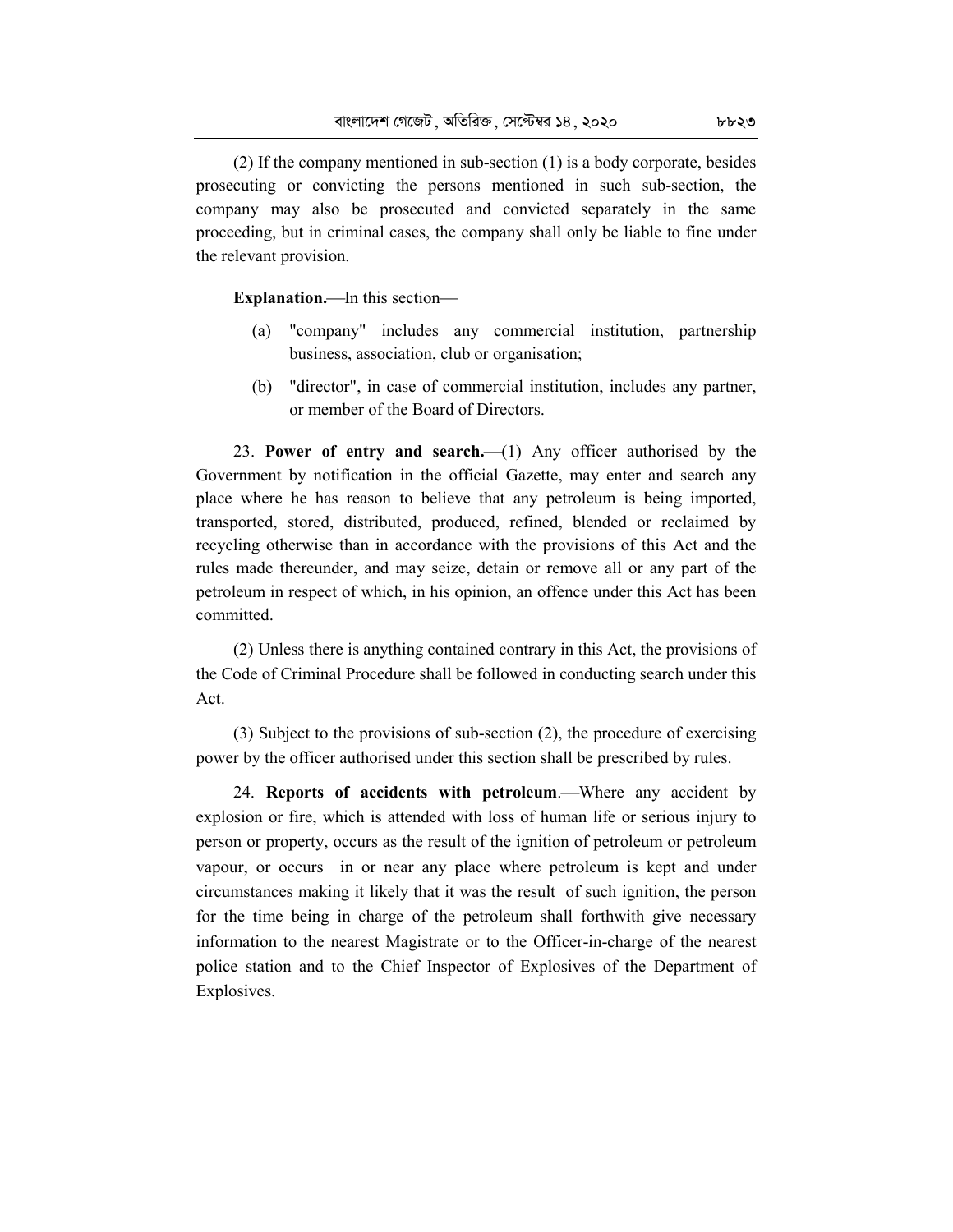25. **Inquiries into serious accidents with petroleum.** (1) If any Magistrate has reason to believe that any person has been killed by an accident which was the result of the ignition of petroleum or petroleum vapour, the inquiry of such matter shall be held in accordance with the provisions of section 176 of the Code of Criminal Procedure.

(2) Any Magistrate empowered to hold inquest shall hold an inquiry into the cause of an accident mentioned in sub-section (1), which he has reason to believe that it was the result of the ignition of petroleum or petroleum vapour, if such accident was attended by serious injury to person or property, notwithstanding that no person was killed thereby .

(3) The result of every inquiry held in pursuance of this section shall, as soon as may be, submitted to the Government and the Chief Inspector of Explosives of Department of Explosives.

26. **Trial of offences.—**Offences punishable under this Act shall be triable by a Metropolitan Magistrate or a Magistrate of the first class or second class.

27. **Application of Code of Criminal Procedure.**Provisions of the Code of Criminal Procedure shall be applicable to filing of complaint, investigation, trial and disposal of appeal for offences committed under this Act.

#### **CHAPTER VI**

#### **MISCELLANEOUS**

28. **Submission of report—The officer authorised under sections 10, 13** and 23 shall, in accordance with the provisions of these sections, furnish a copy of the report on the matter enquired into, or searched by him, to the Chief Inspector of Explosives of the Department of Explosives.

29. **Application of this Act to other inflammable substances.** (1) The Government may, by notification in the official Gazette, apply any or all of the provisions of this Act, and of the rules made thereunder with such modifications as it may specify, to any dangerously inflammable substance, other than an explosive, and thereupon the provisions so applied shall have effect as if such substance had been included in the definition of petroleum.

(2) The Government may make rules providing specially for the testing of any substance to which any of the provisions of this Act have been applied by notification under sub-section (1) and such rules may supplement any of the provisions of Chapter IV in order to adapt them to the special needs of such tests.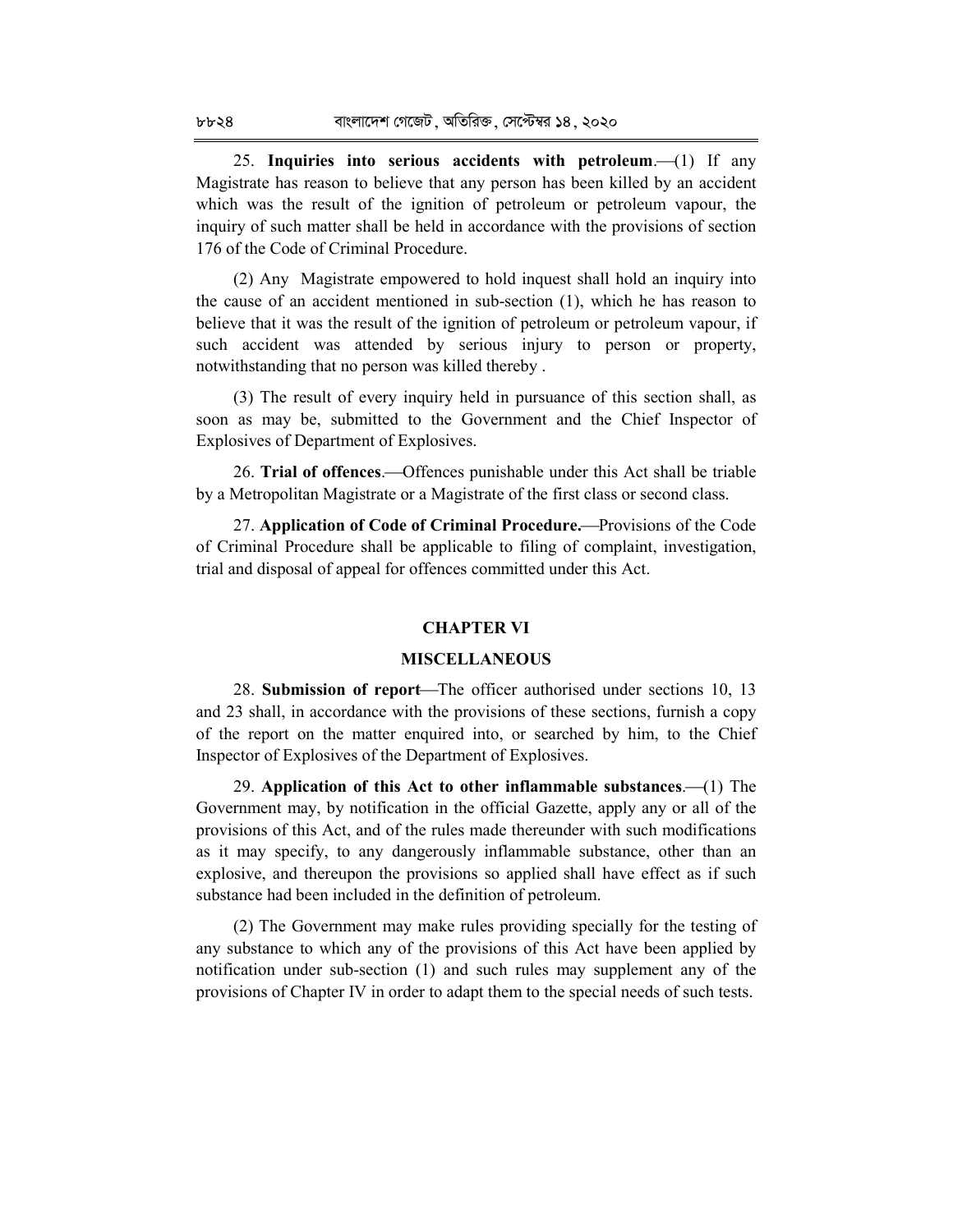30. **To limit the powers of the local authorities.**Where any enactment confers powers upon any local authority in respect of the transport or storage of petroleum, the Government may, by notification in the official Gazette,

- (a) limit the operation of such enactment, or
- (b) restrict the exercise of the powers, in any manner it may deem fit.

31. **Power to make rules.** (1) The Government may, by notification in the official Gazette, make rules for carrying the purposes of this Act.

(2) Without prejudice to the generality of the power conferred under sub-section (1), such rules may, inter alia, provide for the following matters, namely :-

- (a) prescribing places where petroleum may be imported and prohibiting its import in any place other than the said places;
- (b) regulating the import, transport and distribution of petroleum;
- (c) prescribing the periods within which application for a licence for the import of class I petroleum shall be made, and providing for disposal, by confiscation or otherwise, of any class I petroleum in respect of which application for a licence has not been made within the prescribed period or has been refused and which has not been exported;
- (d) specifying the nature and condition of all receptacles and pipe-lines in which petroleum may be transported;
- (e) regulating the places at which and prescribing the conditions subject to which petroleum may be stored;
- (f) specifying the nature, situation and condition of all receptacles in which petroleum may be stored;
- (g) prescribing the form and conditions of licences for the import of class I petroleum, and transport or storage of all classes of petroleum, including the manner in which applications for such licences shall be made, fees to be paid and other relevant matters;
- (h) prescribing the provisions of obtaining a licence by consignor, consignee or the carrier of petroleum;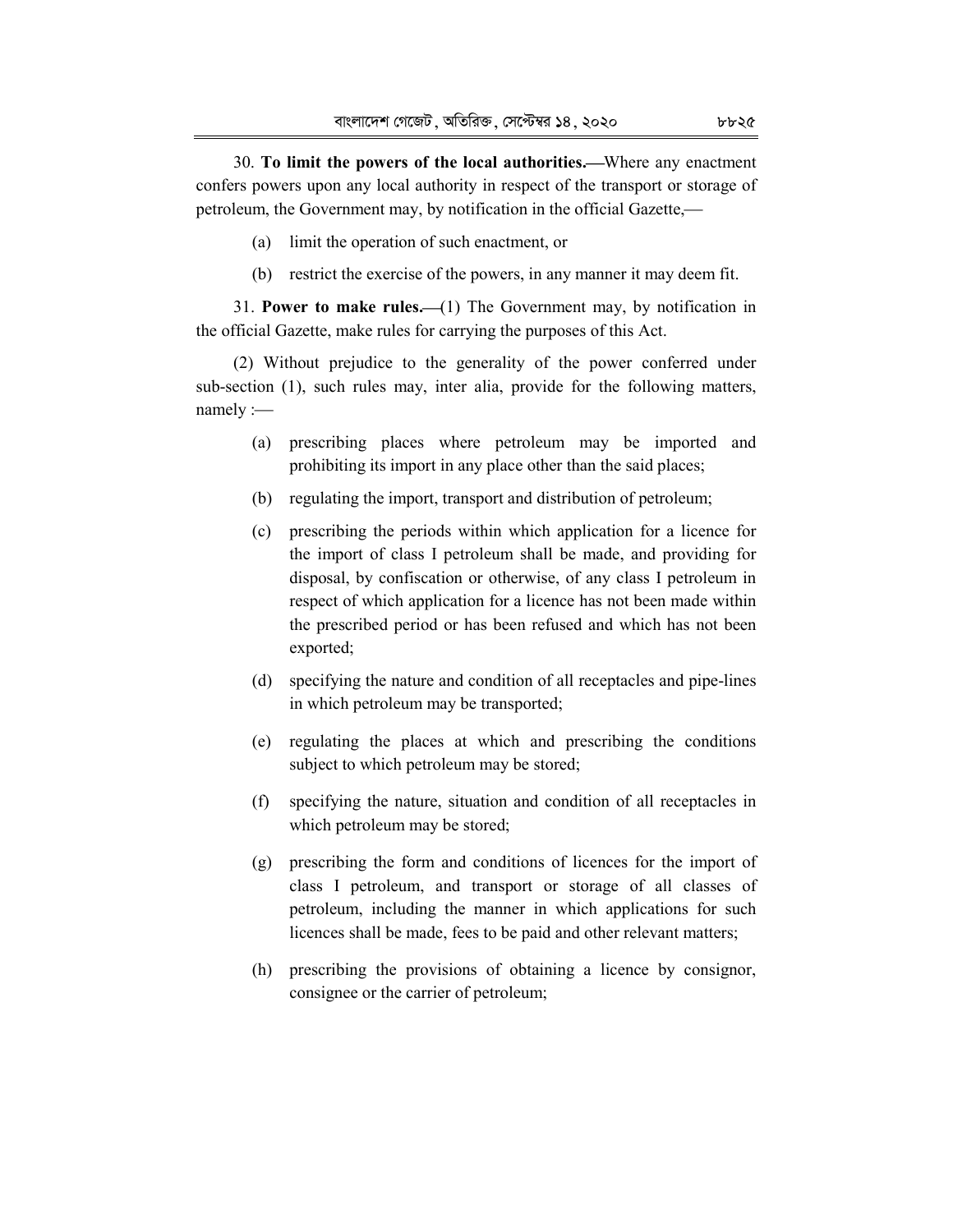- (i) making the provisions for issuing combined licences for the import, transport, storage and distribution of petroleum, or issuing any joint licence for any two of such purposes;
- (j) prescribing the proportion in which any specified poisonous substance may be added to petroleum, and prohibiting the import, transport or storage of petroleum in which the proportion of any specified poisonous substance exceeds the prescribed proportion;
- (k) prescribing the conditions for the appointment of agents, dealers and stockists, and issuing licences;
- (l) providing for cancellation or restoration of any licence of an agent or a dealer and of agreement between an oil marketing company and an agent, dealer or stockist;
- (m) providing for cancellation of contract between agent, dealer or stockist and oil marketing company and issue of licence to the agent or dealer and cancellation thereof;
- (n) providing for any matter necessary for control over the import, transport, storage and distribution of petroleum;
- (o) prescribing the conditions subject to which petroleum may be produced, refined, blended or reclaimed by recycling;
- (p) prescribing the manner of removal of petroleum from places where it is produced, refined, blended or reclaimed by recycling and preventing the storage therein and removal therefrom, except class I petroleum of any petroleum which has not satisfied the tests prescribed by rules and imposing restriction on storage;
- (q) prescribing the procedure of entry to, and inspection of, any place by an authorised officer;
- (r) prescribing the procedure of collection of samples of petroleum for testing, payment for samples collected and entry, inspection and testing of an authorised officer;
- (s) prescribing the procedure of the specification, verification, correction and replacement of the Standard Test Apparatus;
- (t) prescribing fees and procedure for the inspection of the Standard Test Apparatus and for comparing any other test apparatus with such apparatus;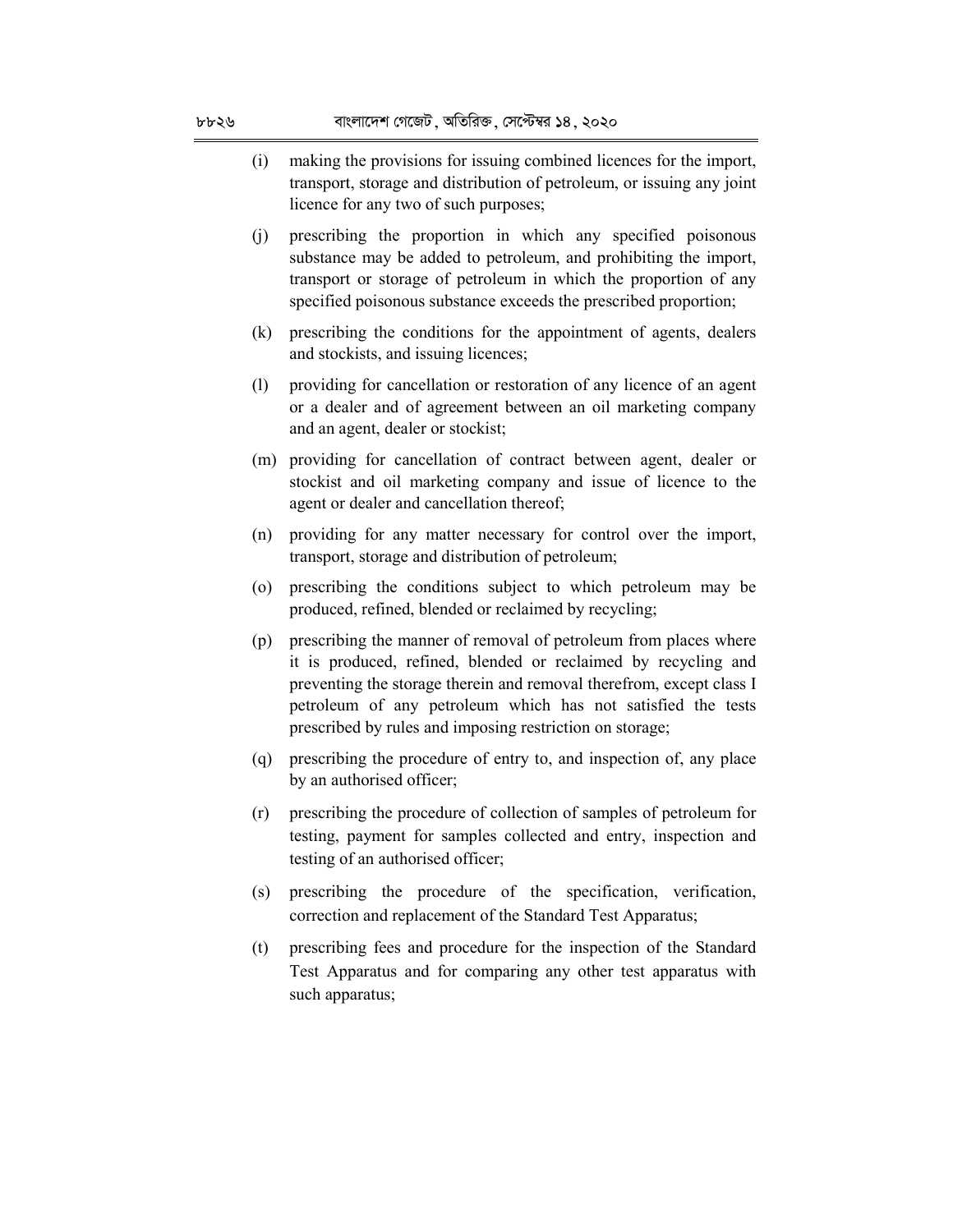- (u) prescribing the form of certificate to be given in respect of a test apparatus so compared, and the period for which such certificates shall be valid and prescribing the form of the register of such certificates;
- (v) providing for the averaging of results where several samples of the same petroleum are tested, and prescribing the variations from standard temperatures which may be allowed;
- (w) testing of petroleum which is viscous or solid or contains sediment or thickening ingredients;
- (x) prescribing the form of certificates of tests of petroleum and the fees which may be charged therefor;
- (y) where the results of the testing of samples raise a doubt as to the uniformity of the quality of the petroleum in any lot under test, providing for the division of the lot into sub-lots, and for the selection and testing of samples of each sub-lot and for the averaging of results in accordance with the results of tests of those samples;
- (z) prescribing fees for re-tests and the procedure of their refund where the original test was erroneous;
- (za) regulating the functions of all officers performing duties in connection with the testing of petroleum and making provisions for any matter incidental to such testing.
- (3) Rules made under this Act shall be subject to the pervious publication.

32. **Special powers to issue of directions.**The Government may, if necessary, issue any direction, not inconsistent with the provisions of this Act and rules made thereunder, to protect the citizens from danger caused by the process of import, transport, storage, distribution, production, refining, blend or reclaiming by recycling of petroleum and take all necessary measures in special circumstances for any area.

33. **Removal of difficulties.**—If any difficulty arises in giving effect to the provisions of this Act, the Government may, by notification in the official Gazette, subject to being consistent with the purposes of this Act, issue directions for clarification, explanation and necessary actions to be taken for the matters.